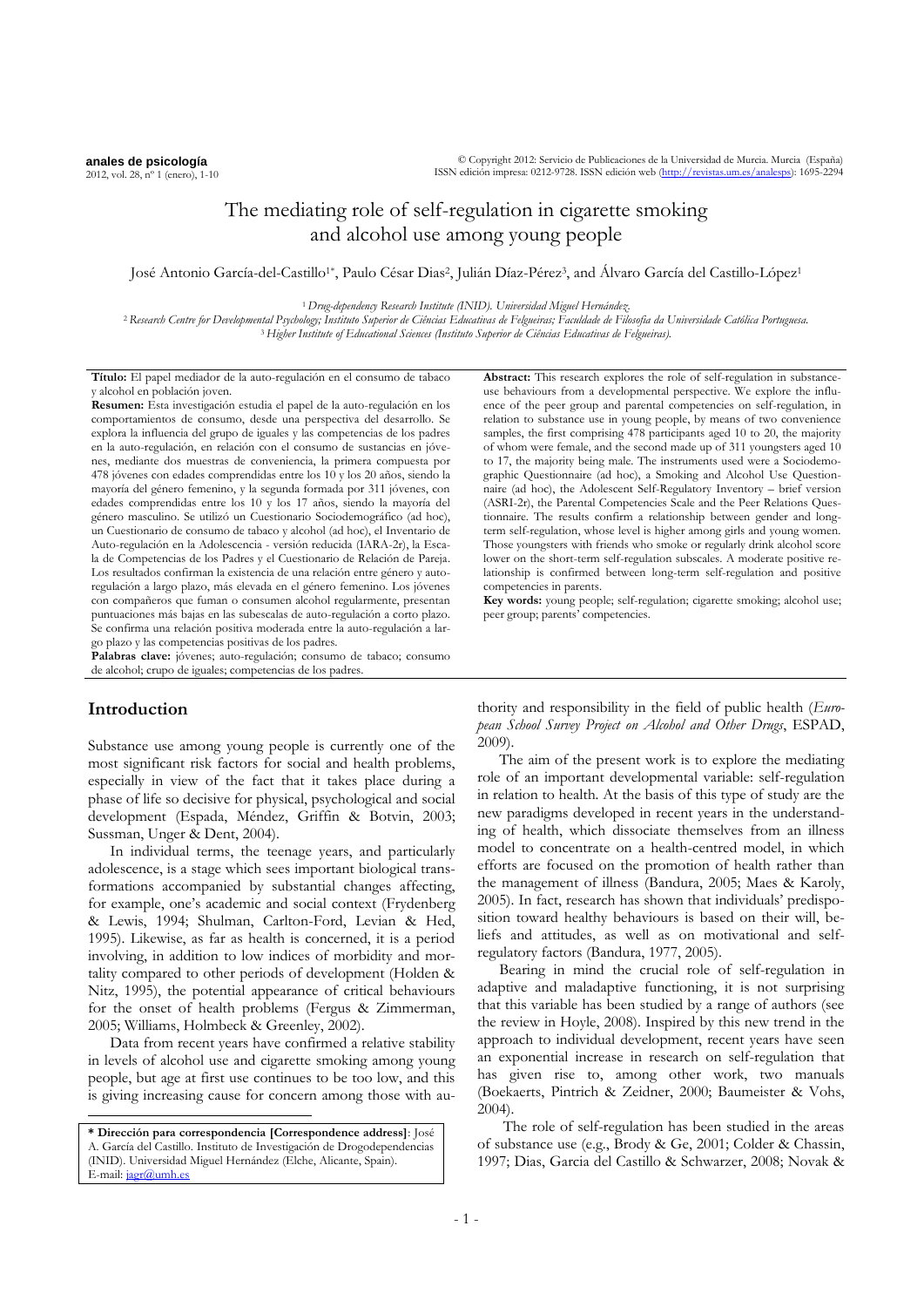Clayton, 2001; Wills & Dishion, 2004; Wills, Walker, Mendonza & Ainette, 2006), physical exercise (e.g., Karoly, Ruehlman, Okun, Lutz, Newton & Fairholme, 2004; Mac-Donald & Palfai, 2008), social behaviours (e.g., Crockett, Raffaelli & Shen, 2006; Raffaelli & Crockett, 2003), prosocial behaviour (Bandura, Capra, Barbaranelli, Gerbino, & Pastorelli, 2003; Eisenberg & Fabes, 1998), and school performance (Mischel, Shoda & Rodríguez, 1989; Tangney, Baumeister & Boone, 2004), among others.

There is a wide range of conceptions and definitions, giving rise to different criteria as regards the definition of the concept, its key components and related consequences (Martin & McLellan, 2008). As far as definitions are concerned, there are several, ranging from those which focus on the self-control of external behaviour, that is, adaptation and obedience, to those referring to the control of cognitive systems, that is, the control of attention, the verification of thoughts, problem-solving and autonomous learning (Post, Boyer & Brett, 2006).

Thus, self-regulation could be defined as a flexible capacity for activation, verification and inhibition, with competencies for adapting behaviour, attention, the emotions and cognitive strategies in response to internal and environmental stimuli and stimuli of reaction towards others, so as to achieve the individual's desired goals (Barkeley, 1997; Demetriou, 2000; Diaz & Fruhauf, 1991; Lengua, 2003; Moilanen, 2007a; Novak & Clayton, 2001).

In the specific case of the relationship between selfregulation and substance use, some research has shown that habitual alcohol users have lower levels of self-regulation (Brown, Miller, & Lewandowski, 1999; Wills & Dishion, 2004; Wills et al., 2006). Individuals with low self-regulation competency tend to consume more, with more frequency and with more negative consequences, than those who score higher in self-regulation (Aubrey, Brown, & Miller, 1994). However, other studies have found no significant relationships between self-regulation, experience with substances and substance use (tobacco, alcohol, marijuana, crack and other drugs) (García del Castillo & Dias, 2007). Although they might seem surprising, these results may be related to others suggesting a link between self-regulation and substance abuse (Carey, Neal & Collins, 2004; Neal & Carey, 2005).

Another hypothesis related to these inconsistencies has to do with theoretical issues of adaptation of the concepts to age. In fact, most studies on the role of self-regulation in behaviour have been carried out with samples made up of young adults and adults; its application to adolescents and younger populations in general has been less convincing (Brandtstadter, 1998; Gibbons, Gerrard, Reimer & Pomery, 2006). Moreover, very few studies have analyzed the different sequences of these processes in young people, researchers having largely ignored developmental questions or hypotheses about how behaviours can change in the long term (Fergus & Zimmerman, 2005; Moilanen, 2007a; Williams et al. 2002). Therefore, it is imperative to explore how current

**anales de psicología**, 2012, vol. 28, nº 1 (enero)

knowledge on self-regulation can be applied to younger age groups, taking into account their specific characteristics.

As regards techniques for the assessment of selfregulation, research has employed those focusing on the most immediate or short-term context (Moilanen, 2007a), related to the control of impulses, the control of attention and emotional control, or regulation of the immediate context. However, the notion of time varies considerably over the lifespan, so that it is necessary to distinguish and evaluate in young people long-term components that are essential in self-regulation (Demetriou, 2000; Moilanen, 2007a), such as the formulation of their motivational and behavioural goals (Husman & Lens, 1999; Oyserman, Terry & Bybee, 2002). Furthermore, there is currently a trend toward conceptualizing self-regulation in development in a global and integrated fashion, including behavioural, cognitive and emotional components (Gestsdottir & Lerner, 2008; Moilanen, 2007a).

In the development of self-regulation, a decisive role would seem to be played by parents' competencies. Recent studies have shown the influence of parents on the development of certain characteristics in their children that help to set them on a course in an indirect way (Finkenauer, Engels & Baumeister, 2005); indeed, all attempts to explain self-regulation in the early years of life and its relationship with undisciplined behaviour reveal the importance of parents as a powerful predictor of self-regulation (Bradley, 2000; Calkins & Fox, 2002; Eisenberg, Sadovsky, Spinrad, Fabes, Losoya, Valiente, Reiser, Cumberland, & Shepard, 2005; Kopp, 1982).

Research findings would appear to confirm higher levels of self-regulation among young people whose parents present greater affectivity, responsibility (e.g., Barber & Harmon, 2002; Baumrind, 1991; Brody & Ge, 2001; Colman, Hardy, Albert, Raffaelli & Crockett, 2006; Vondra, Shaw, Swearingen, Cohen & Owens, 2001), approval and implementation of rules (Lamborn, Mounts, Steinberg & Dornbusch, 1991). On the other hand, the use of punishment (corporal, using threats or removing privileges) can inhibit the development of self-regulation capacities (Grusec & Goodnow, 1994).

In addition to the influence on emotional and behavioural regulation, Grolnick and Farkas (2002) suggest that parenting style is crucially important for the child's peer relationships. The findings of these authors reveal that emotional self-regulation is positively related with parents who promote development and response, but also with those who tolerate and support emotional expression and the autonomous regulation of emotions. They also found that the parental structure and support for independence contribute to an increase youngsters' competencies of behavioural self-regulation (such as initiative and the avoidance of temptation), and that care, as well as close relationships, contributes to progress in the capacity to resist peer group pressure. Nevertheless, few studies have explored the relationship between self-regulation and peer interaction.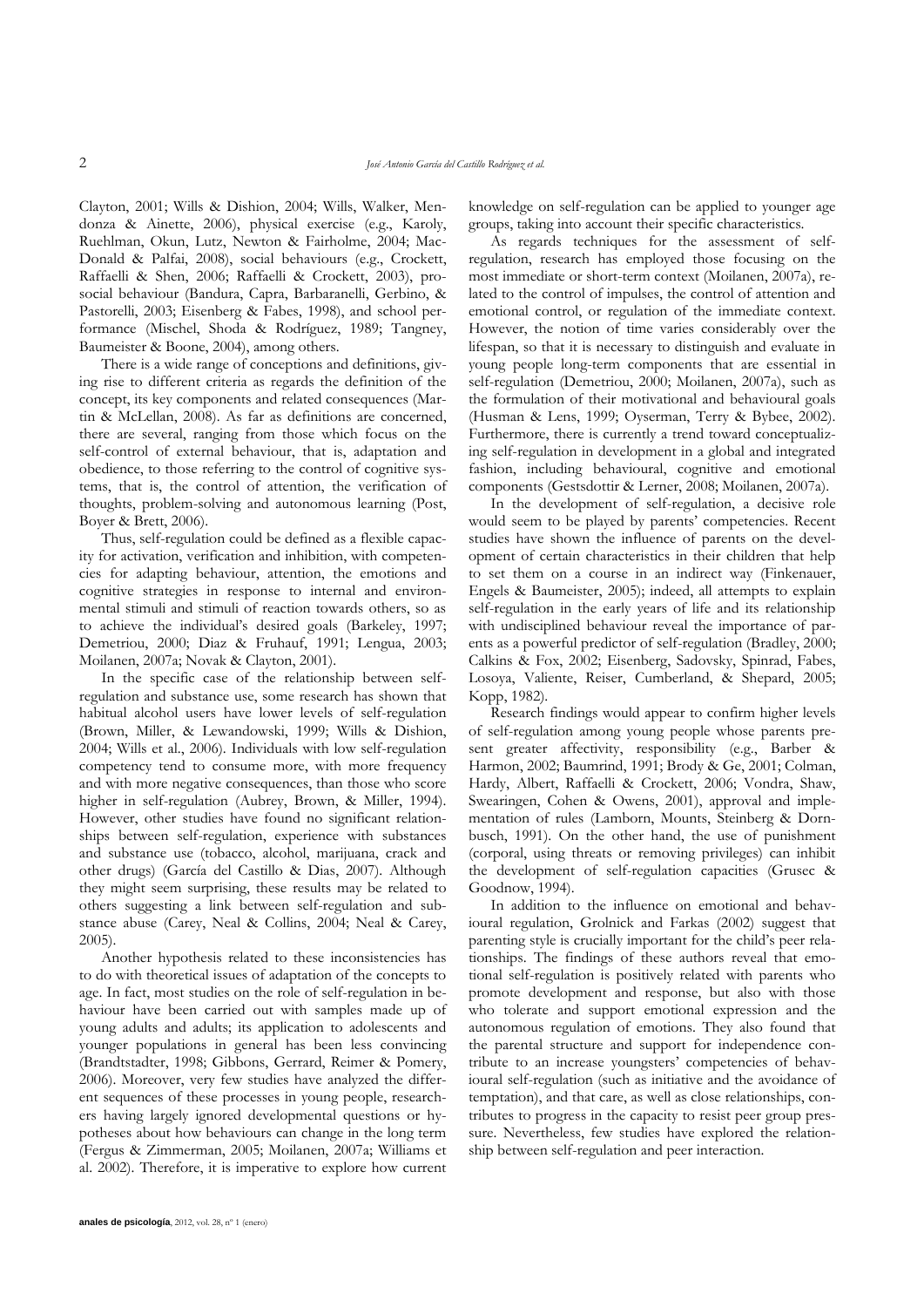As is clear from this brief introduction, youngsters' adjustment appears to depend on the way they manage their emotions, think constructively, regulate and direct their behaviours, control their impulses automatically and react to contexts so as to modify and reduce sources of stress (Compas, Connor**-**Smith, Saltzman, Harding, Thomsen & Wadsworth, 2001).

In this study we look at the role of self-regulation in substance-use behaviours, from a developmental perspective. Considering Psychology as a developmental science (Greenberg, Partridge, Mosack & Lambdin, 2006), and within a contextualized analysis, we employed a bio-ecological approach (Bronfenbrenner, 1979; Bronfenbrenner & Morris, 1998) to explore the influence of peers and of parents' competencies on self-regulation, in relation to substance use in young people.

## **Method**

#### **Participants**

Two convenience samples were used, the first made up of 478 young people aged between 10 and 20  $(M = 13.48,$  $SD = 2.26$ ) the majority of whom were female (55.6%,  $N =$ 266), and the second made up of 311 young people aged 10 to 17 ( $M = 12.30$ ,  $SD = 1.32$ ), the majority being male  $(52.8\%, N = 163).$ 

#### **Instruments**

We used a *Sociodemographic Questionnaire* (ad hoc), a *Smoking and Alcohol Use Questionnaire* (ad hoc), the *Adolescent Self-Regulatory Inventory* – brief version (ASRI-2r; Moilanen, García del Castillo & Dias, 2009), the *Parental Competencies Scale*  (Teixeira, Oliveira & Wottrich, 2006) and the *Peer Relations Questionnaire* (Rigby & Slee, 1993).

- *Sociodemographic Questionnaire* obtains information on the sociodemographic variables by means of 7 items.
- *Smoking and Alcohol Use Questionnaire* comprises 10 items assessing the use of these substances in terms of quantity and frequency.
- *Adolescent Self-Regulatory Inventory* brief version (ASRI-2r), is a 24-item instrument for assessing short- and long-term self-regulation.
- *Parental Competencies Scale* is made up 25 items that permit the evaluation of parents' specific capacities, such as emotional support, parental control and punitive control.
- *Peer Relations Questionnaire* is an instrument made up of 12 items for assessing the standard of interaction with peers, allowing a distinction to be made between pro-social, bullying and victim behaviour.

#### **Procedure**

Once authorization had been obtained from the authors of the instruments for their adaptation for Portuguese population, they were first translated into Spanish before a bilin-

gual psychologist translated them into English. The next step was to request permission to apply the instruments from the head teachers of the schools (selected according to geographical proximity) and from the parents. The instruments were administered during the normal school timetable, at times arranged with the teachers in question. Total anonymity and confidentiality were guaranteed at all times.

### **Results**

To maintain the results in an appropriate sequence, we shall present the data according to demographic variables and according to smoking and alcohol use, and subsequently the test-retest results.

Higher and more statistically significant scores in longterm self-regulation (SR) were found in girls/young women  $(p = 00)$ , in addition to positive correlations between age and long-term self-regulation ( $r = .12$ ,  $p < .05$ ) and negative correlations between age and short-term self-regulation  $(r = -1)$ .23,  $p < .01$ ).

The young people who had never smoked (Table 1) present higher short-term self-regulation ( $p = .005$ ), and show more bullying behaviours in peer relations ( $p = .011$ ), more victim behaviours in peer relations ( $p = .003$ ) and higher emotional support from parents ( $p = .027$ ). Those who reported never having consumed alcohol (Table 2) score higher in short-term self-regulation ( $p = .000$ ), are victims of abuse from their peers ( $p = .000$ ) and receive more punishment-based control from their parents ( $p = .001$ ).

A negative and statistically significant correlation is observed between age at first alcohol use and bullying behaviour (r = -.15, p = .010) and victim behaviour (r = -.28, p = .000) in peer relations and punitive control by parents ( $r = -$ .23,  $p = .000$ ). We also found a relationship between number of cigarettes smoked per day (Table 3), higher number of drunken episodes (binge drinking) in the last month and short-term self-regulation levels ( $p = .04$  and  $p = .017$ , respectively). Those young people who reported episodes of binge drinking (consumption of five or more alcoholic drinks in the space of a few hours) (Table 4) scored higher in short-term self-regulation ( $p = .007$ ) and behavioural control  $(p = .016)$ .

Those youngsters who had never smoked obtained higher global scores, followed by those who had experimented but did not currently smoke, and lower scores were found among those who had experimented and still smoked, in relation to short-term self-regulation ( $p = .001$ ) and victim behaviour in the peer relation ( $p = .014$ ). With regard to alcohol (Table 5), higher global scores were also observed in short-term self-regulation among those who had never consumed it, followed by those who had experimented but did not drink now, and lower scores were found among those who had experimented and still drank ( $p = .000$ ). Higher scores were observed among those who had neither experimented nor consumed and those who had experimented and still consumed, and lower scores were presented by those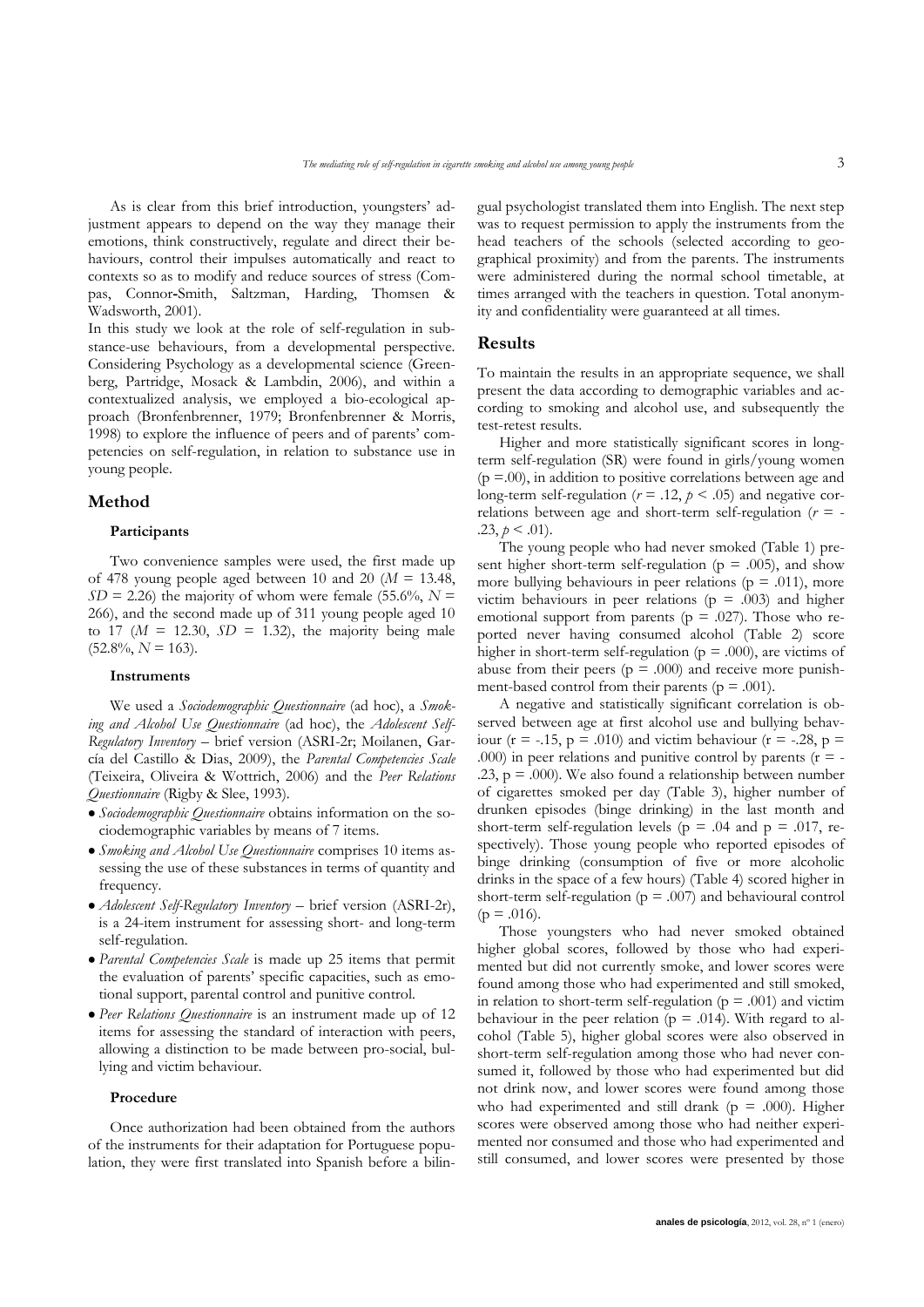who had experimented but did not drink now, in relation to victim behaviour in the peer relationship ( $p = .004$ ) and punitive control by parents ( $p = .001$ ).

self-regulation and in bullying behaviour in the peer relation ( $p = .022$ ). Among those with family members who drink regularly, we found higher scores in victim behaviour ( $p =$ .037) and in punitive control by parents ( $p = .034$ ).

Those participants with family members who smoked scored lower in short-term ( $p = .00$ ) and long-term ( $p = .01$ )

**Table 1.** Self-regulation and lifetime smoking experience.

|                     |       |           | Have you ever smoked cigarettes? |           |         |        |     |
|---------------------|-------|-----------|----------------------------------|-----------|---------|--------|-----|
|                     |       | Yes       |                                  | No        |         |        |     |
|                     | М     | <b>SD</b> | М                                | <b>SD</b> |         | df     |     |
| Short-term SR       | 34.40 | 7.02      | 36.87                            | 7.22      | $-2.83$ | 390    | .01 |
| Long-term SR        | 36.67 | 7.20      | 37.43                            | 8.15      | $-0.78$ | 390    | .44 |
| Bullying            | 5.09  | 1.56      | 5.61                             | 2.31      | $-2.56$ | 225.28 | .01 |
| Victim              | 6.25  | 2.06      | 7.00                             | 2.53      | $-3.03$ | 189.26 | .00 |
| Pro-social          | 13.02 | 1.96      | 13.07                            | 2.16      | $-0.22$ | 453    | .83 |
| Emotional support   | 39.54 | 8.92      | 41.98                            | 9.39      | $-2.22$ | 410    | .03 |
| Behavioural control | 28.95 | 6.23      | 30.05                            | 6.94      | $-1.39$ | 417    | .17 |
| Punitive control    | 17.98 | 5.46      | 18.63                            | 5.71      | $-0.99$ | 417    | .33 |

## **Table 2.** Self-regulation and lifetime alcohol use experience.

|                     |       | Have you ever drunk alcohol? |       |           |         |        |     |  |
|---------------------|-------|------------------------------|-------|-----------|---------|--------|-----|--|
|                     |       | Yes                          |       | No.       |         |        |     |  |
|                     | М     | SD.                          | М     | <b>SD</b> |         | df     |     |  |
| Short-term SR       | 34.97 | 6.68                         | 38.48 | 7.64      | $-4.69$ | 311.05 | .00 |  |
| Long-term SR        | 37.50 | 7.36                         | 36.75 | 9.07      | 0.87    | 288.42 | .39 |  |
| Bullying            | 5.44  | 1.99                         | 5.49  | 2.30      | $-0.21$ | 45     | .83 |  |
| Victim              | 6.43  | 2.11                         | 7.32  | 2.79      | $-3.65$ | 328.70 | .00 |  |
| Pro-social          | 13.04 | 2.04                         | 12.99 | 2.34      | 0.25    | 454    | .80 |  |
| Emotional support   | 40.95 | 9.09                         | 42.35 | 9.46      | $-1.51$ | 410    | .13 |  |
| Behavioural control | 29.46 | 6.34                         | 30.41 | 7.46      | $-1.35$ | 307.00 | .18 |  |
| Punitive control    | 17.76 | 5.32                         | 19.65 | 6.00      | $-3.29$ | 309.14 | .00 |  |

#### **Table 3.** Self-regulation and number of cigarettes smoked per day.

|                     | In the past month, how many cigarettes did you smoke per day? |              |         |             |              |     |  |  |  |
|---------------------|---------------------------------------------------------------|--------------|---------|-------------|--------------|-----|--|--|--|
|                     | None                                                          | Fewer than 1 | $1 - 5$ | More than 6 | $\mathbf{r}$ |     |  |  |  |
| Short-term SR       | 36.31                                                         | 38.18        | 32.58   | 31.29       | 2.88         | .04 |  |  |  |
| Long-term SR        | 36.91                                                         | 37.25        | 34.18   | 35.33       | 0.53         | .66 |  |  |  |
| Bullying            | 5.72                                                          | 5.00         | 5.00    | 4.86        | 1.08         | .36 |  |  |  |
| Victim              | 6.90                                                          | 5.92         | 5.80    | 5.57        | 2.12         | .10 |  |  |  |
| Pro-social          | 12.89                                                         | 13.50        | 12.27   | 13.29       | 0.80         | .49 |  |  |  |
| Emotional support   | 41.03                                                         | 44.50        | 36.58   | 37.71       | 1.95         | .12 |  |  |  |
| Behavioural control | 29.96                                                         | 31.55        | 28.00   | 24.71       | 2.00         | .12 |  |  |  |
| Punitive control    | 18.67                                                         | 17.58        | 18.20   | 16.86       | 0.43         | .74 |  |  |  |

#### **Table 4.** Self-regulation and binge drinking.

|--|

|                     |       | Yes  | No    |      |         |     |     |  |
|---------------------|-------|------|-------|------|---------|-----|-----|--|
|                     | М     | SD   | М     | SD   |         | df  |     |  |
| Short-term SR       | 32.80 | 7.04 | 36.53 | 7.20 | $-2.73$ | 379 | .01 |  |
| Long-term SR        | 37.28 | 5.96 | 37.41 | 8.05 | $-0.09$ | 377 | .93 |  |
| Bullying            | 5.84  | 2.29 | 5.42  | 2.11 | 1.08    | 429 | .28 |  |
| Victim              | 6.26  | 2.13 | 6.85  | 2.46 | $-1.31$ | 433 | .19 |  |
| Pro-social          | 12.84 | 2.25 | 13.05 | 2.18 | $-0.51$ | 437 | .61 |  |
| Emotional support   | 39.76 | 9.26 | 41.55 | 9.31 | $-1.00$ | 394 | .32 |  |
| Behavioural control | 27.09 | 6.11 | 30.08 | 6.79 | $-2.41$ | 403 | .02 |  |
| Punitive control    | 18.48 | 5.28 | 18.47 | 5.69 | 0.02    | 403 | .99 |  |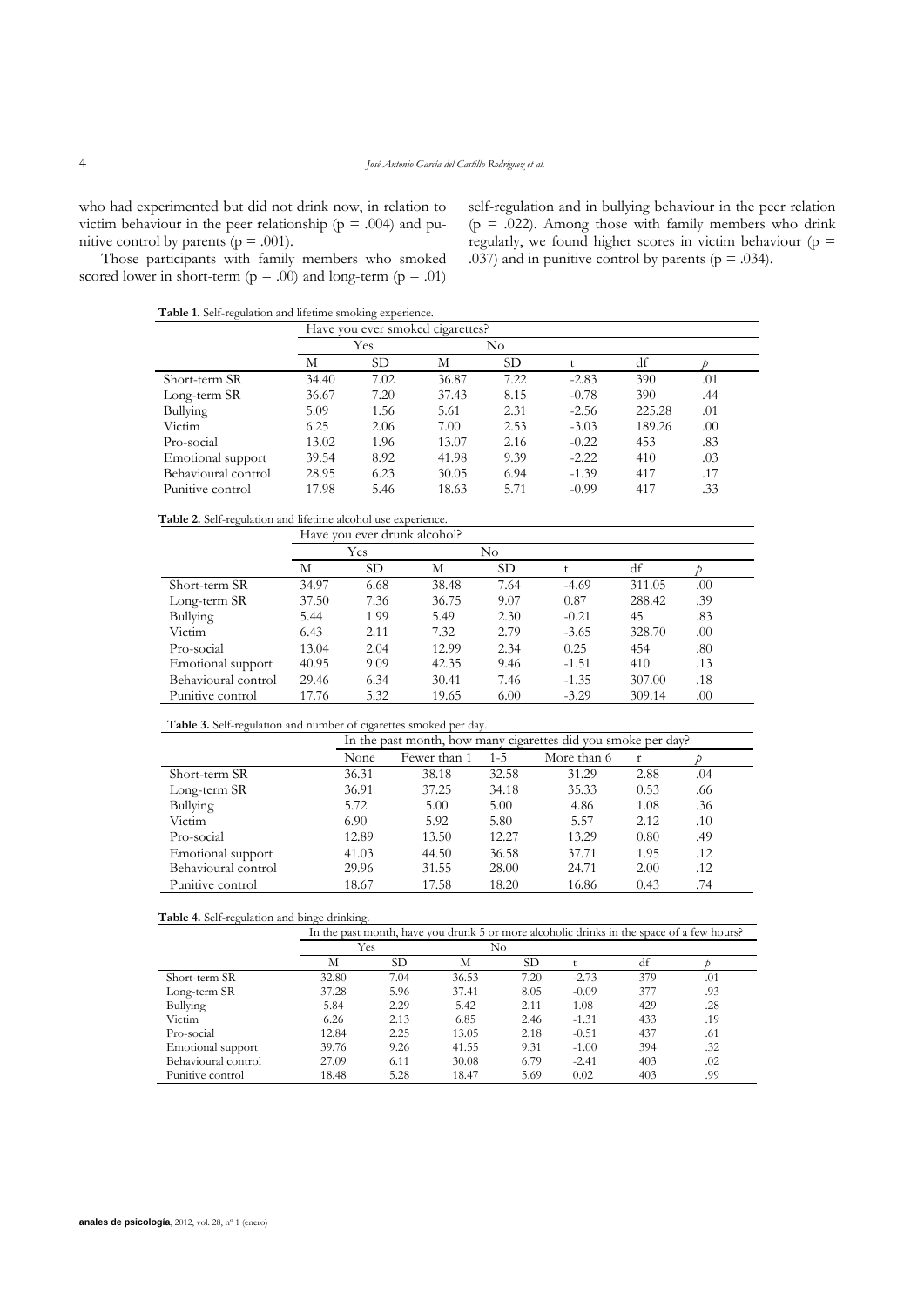|                     |       | Alcohol consumption |       |      |     |  |
|---------------------|-------|---------------------|-------|------|-----|--|
|                     | No    | Yes, but not now    | Yes   |      |     |  |
| Short-term SR       | 38.46 | 35.95               | 34.84 | 9.35 | .00 |  |
| Long-term SR        | 36.50 | 38.27               | 37.36 | 1.36 | .26 |  |
| Bullying            | 5.50  | 5.32                | 5.63  | 0.55 | .58 |  |
| Victim              | 7.30  | 6.48                | 6.53  | 5.54 | .00 |  |
| Pro-social          | 12.95 | 13.14               | 13.12 | 0.37 | .69 |  |
| Emotional support   | 42.03 | 42.18               | 40.27 | 1.63 | .20 |  |
| Behavioural control | 30.19 | 29.65               | 29.51 | 0.40 | .67 |  |
| Punitive control    | 19.55 | 16.88               | 18.31 | 7.14 | .00 |  |

**Table 5.** Self-regulation and alcohol consumption.

Youngsters whose group of friends included someone who smoked scored lower in short-term self-regulation ( $p =$ .000) and victim behaviour in the peer relation ( $p = .008$ ). Those whose group of friends included somebody who regularly drank alcohol scored lower on the subscales short-term self-regulation ( $p = .000$ ) and victim behaviour ( $p = .009$ ) and pro-social behaviour in the peer relation ( $p = .034$ ).

As regards associations between the variables, we observed some interesting correlations (Table 6). There is a negative correlation between short-term self-regulation and bullying behaviour ( $r = -.23$ ,  $p = .000$ ) and victim behaviour in the peer relation  $(r = -17, p = .000)$ . Long-term selfregulation is negatively related to bullying behaviour  $(r = -$ .22,  $p = .000$  and victim behaviour ( $r = -.10$ ,  $p = .000$ ) in the peer relation, and positively to pro-social behaviour in

the peer relation ( $r = .30$ ,  $p = .000$ ), emotional support ( $r =$ .35,  $p = .000$ ) and behavioural control from parents ( $r = .35$ ,  $p = .000$ . A positive correlation was found between bullying behaviour and victim behaviour in the peer relation ( $r = .35$ ,  $p = .000$ ), and a negative one with pro-social behaviour ( $r =$  $-28$ ,  $p = .000$ , emotional support ( $r = -0.25$ ,  $p = .000$ ) and behavioural control ( $r = -.19$ ,  $p = .000$ ); a negative correlation between victim behaviour and pro-social behaviour  $(r =$ -.15,  $p = .000$ , emotional support ( $r = -.23$ ,  $p = .000$ ) and behavioural control ( $r = -13$ ,  $p = .000$ ), and a positive correlation with punitive control ( $r = .23$ ,  $p = .000$ ); and a positive correlation between emotional support and behavioural control (r = .69, p = .000) and punitive control (r = .32, p = .000), and between behavioural control and punitive control  $(r = .39, p = .000)$ .

|         |                           |              |                           |                           |                          |                          |                        | 8 |
|---------|---------------------------|--------------|---------------------------|---------------------------|--------------------------|--------------------------|------------------------|---|
| 1. STSR |                           |              |                           |                           |                          |                          |                        |   |
| 2. LTSR | $-0.09$                   |              |                           |                           |                          |                          |                        |   |
| 3. B    | $-0.23$ <sup>(**)</sup> ) | $-0.22$ (**) |                           |                           |                          |                          |                        |   |
| 4. V    | $-0.17$ (**)              | $-0.10(*)$   | $0.35$ (**)               |                           |                          |                          |                        |   |
| 5. PSB  | 0.05                      | $0.30$ (**)  | $-0.28$ <sup>(**)</sup> ) | $-0.15$ <sup>(**)</sup> ) |                          |                          |                        |   |
| 6. ES   | 0.04                      | $0.35$ (**)  | $-0.25$ (**)              | $-0.23$ <sup>(**)</sup> ) | $0.26$ <sup>(**)</sup> ) |                          |                        |   |
| 7. BC   | 0.05                      | $0.35$ (**)  | $-0.19$ <sup>(**)</sup> ) | $-0.13(*)$                | $0.33$ (**)              | $0.69$ <sup>(**)</sup> ) |                        |   |
| 8. PC   | $-0.08$                   | $-0.07$      | $0.12(*)$                 | $0.23$ <sup>(**)</sup> )  | $-0.02$                  | $0.32$ <sup>(**)</sup>   | $0.39$ <sup>(**)</sup> |   |

Note: STSR – Short-term self-regulation; LTSR – Long-term self-regulation; B – Bullying; V – Victim; PSB –Pro-social behaviour; ES – Emotional support; BC – Behavioural control; PC – Punitive control.

After the inferential studies that permitted the comparison of group means and correlations between variables, we carried out a series of confirmatory analyses to check the validity of the theoretical models formulated. In addition to providing a better explanatory model of the data, they help us to understand the mediating role of self-regulation in substance use through comparison of the correlations between the different variables and smoking and alcohol use.

Successive models were analyzed using the first sample, with the aim of finding the solution with the best fit to the data, specifically in relation to self-regulation (integrating short- and long-term self-regulation) and the direction of the correspondence between self-regulation and the peer relation. Thus, successive alternatives were analyzed until a final solution was obtained. After obtaining a better fit of the model that takes into account only short-term selfregulation, we observed better global goodness-of-fit indices considering self-regulation as the result of the peer relation  $(\chi^2 \text{ (1313)} = 3097.83; \, \text{p} = .000; \, \chi^2/\text{df} = 2.36; \, \text{CFI} = 0.77;$  $PCFI = 0.71$ ; RMSEA = .05).

As in the case of the first sample, we made the structural equation models calculations testing the initial model with the second sample, to bring out the intermediary role between the predictors of parental competencies and the peer relation in smoking and alcohol use. The final solution is more parsimonious and maintains a good degree of fit  $(\chi^2)$  $(847) = 1595.10$ ; p = .000;  $\chi^2$ /df = 1.88; CFI = .84; PCFI = .75; RMSEA = .05) (Table 7).

The role of self-regulation as mediator between the peer relation and substance use is revealed by the correlation of bullying and victim behaviour with self-regulation  $(r = -0.39)$ and -.11), which presents a negative correlation with substance use  $(r = -13)$ , and higher correlations than in the direct relationship with use  $(r = .47$  and  $-.13)$ . As regards par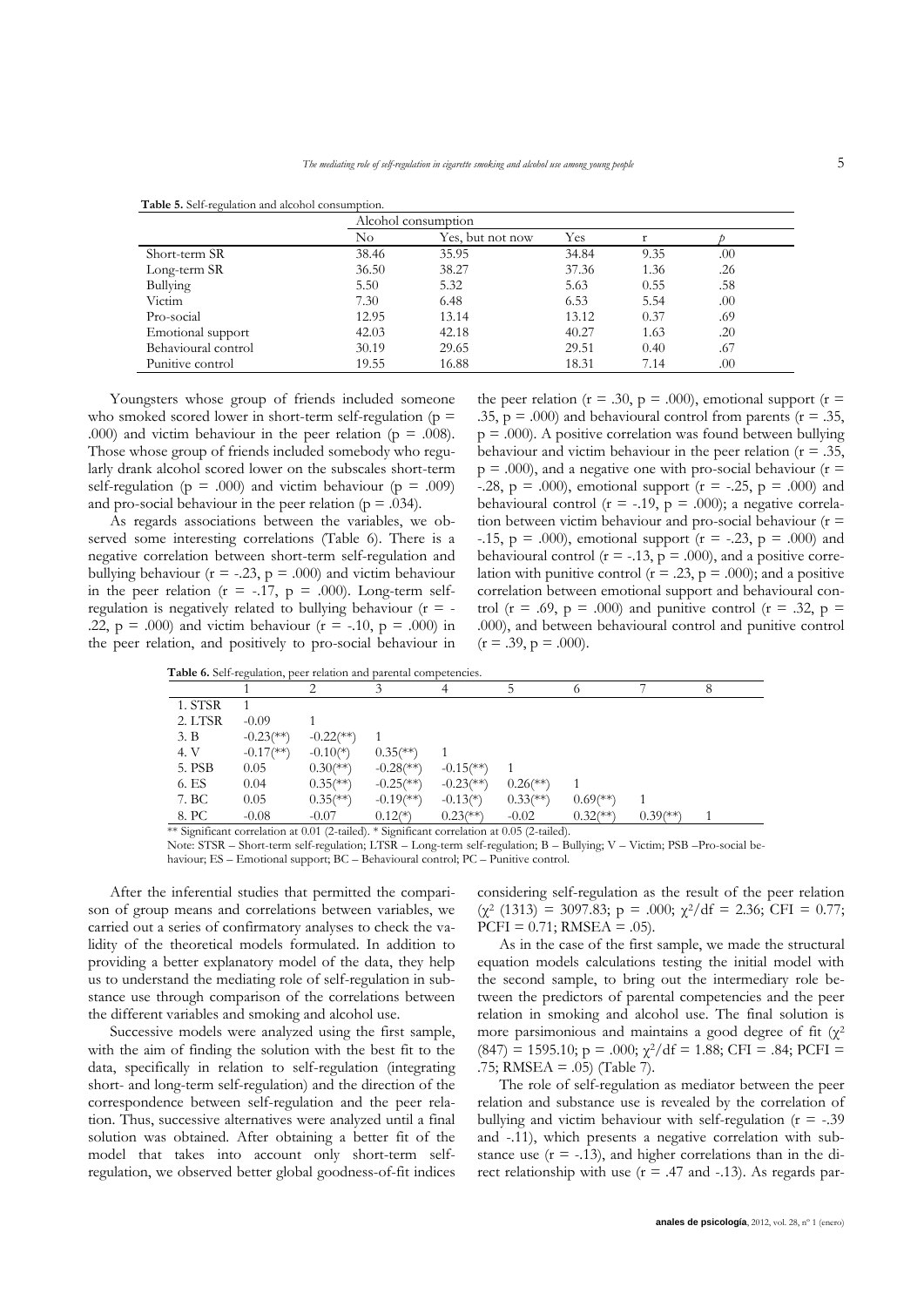ents' competencies and substance use, we observed a higher correlation between emotional support and behavioural control  $(r = -0.42$  and  $0.43)$  than with the mediation of selfregulation.

**Table 7.** Comparison of the models.

|         | $\chi^2$                  |          |     |      | df $\chi^2$ /df CFI PCFI RMSEA |
|---------|---------------------------|----------|-----|------|--------------------------------|
| Model 1 | 3097.83 1313 2.36 .77 .71 |          |     |      | - 05                           |
| Model 2 | 1595.10                   | 847 1.88 | .84 | - 75 |                                |

With the second sample we studied, by means of testretest, the relationship between self-regulation and substance use in the long term, using repeated-measures tests from the General Linear Model. After identifying and differentiating between those young people who consumed, those who did not consume and those who had experimented, we selected for these analyses only those who had never used substances and those who started consuming between point 1 and point 2 of the data-collection process.

We found 19 youngsters who began smoking during the period of our research, and 188 who maintained their rate of smoking or did not smoke. Those who smoked presented lower long-term self-regulation (Figure 1) at both point 1 (F  $= 7.18$ ,  $p = .008$ ) and point 2 (F = 14.32, p = .000) of the data-collection process; in short-term self-regulation we observed lower scores among those who started smoking  $(F =$ 4.21,  $p = .042$ ).



**Figure 1.** Short- and long-term SR and smoking.

In the second sample we found 22 young people who began drinking alcohol during the period of the research, and 112 who never drank. Comparing the young people's scores in level of long-term self-regulation (Figure 2), we found significant differences ( $F = 12.06$ ,  $p = .001$ ), but not in the case of short-term self-regulation.



**Figure 2.** Short- and long-term SR and alcohol.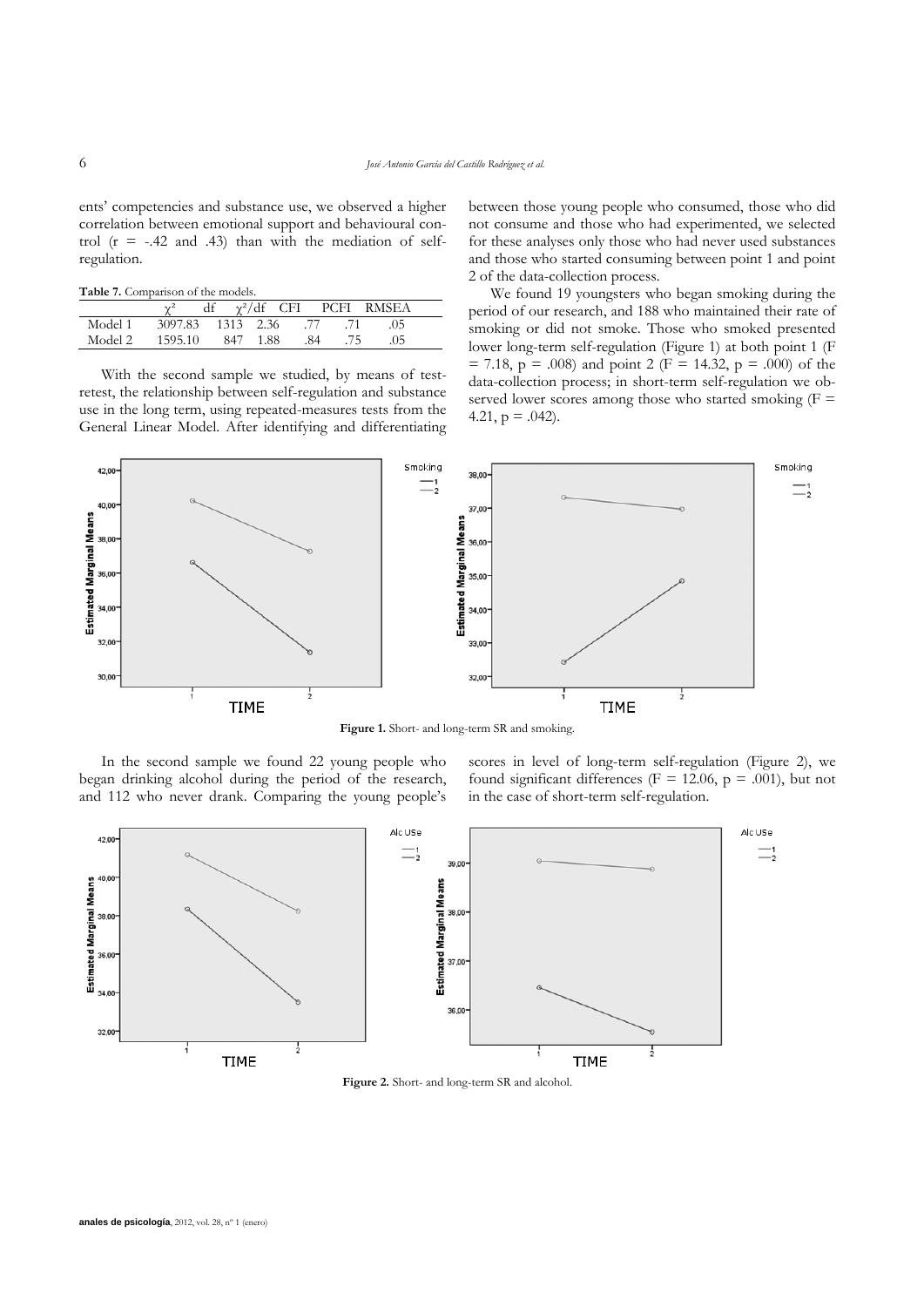## **Discussion**

With regard to the gender variable, in differential terms, we observed higher long-term self-regulation in the girls and young women. These results are in line with the findings of some other authors (Buckner, Mezzacappa & Baerdslee, 2009; Colman et al. 2006; García del Castillo & Dias, 2007, 2009; Meece & Painter, 2008; Muñoz-Rivas, Andreu & Gutiérrez, 2005). There are in fact divergent opinions on this gender-based relationship, though in the literature we can also find authors who suggest that from early childhood males show greater difficulties with regard to emotional and behavioural regulation (Kochanska et al., 1997; Kochanska et al., 2000; McCabe & Brooks-Gunn, 2007; Weinberg, Tronick, Cohn & Olson, 1999). Moreover, due to the control exercised by parents, girls are more likely to delay their responses to positive stimulus situations in comparison to boys, and are subject to greater behavioural control. A positive correlation was observed between long-term self-regulation and age, and a negative correlation between short-term self-regulation and age. Some research has found that self-regulation tends to be stable over time (Ayduk, Mendoza-Denton, Mischel, Downey, Peake & Rodriguez, 2000; Kochanska, Murray & Harlan, 2000; Kochanska, Murray & Coy, 1997; Kochanska, Murray, Jacques, Koenig & Vandegeest, 1996; Mishel, Shoda & Peake, 1988; Shoda, Mishel & Peake, 1990), but there are also authors who propose the existence of temporal differences associated with different levels of self-regulation and developmental contexts (McCabe & Brooks-Gunn, 2007). The results obtained here go some way to supporting the possibility of changes in the type of self-regulation from the first stages of development, through childhood and adolescence to early adulthood.

In the present work, as also reported in other studies, higher levels of self-regulation were found among those participants who did not drink alcohol or smoke (e.g., Brown et al. 1999; García del Castillo & Dias, 2009; Wills et al. 2006; Wills & Dishion, 2004). Furthermore, a moderate positive relation was confirmed between long-term self-regulation and parents' positive competencies, specifically, emotional support and behavioural control. On the other hand, smoking by a family member was found to have a negative effect on capacities for self-regulation, both short-term and long-term (Grusec & Goodnow, 1994), and was related to higher levels of bullying behaviours in the peer relation. In relation to alcohol use in the family, we found higher scores in victim behaviour in the peer relation and punitive control by parents, results which suggest, contrary to expectations, that alcohol use does not interfere with scores on self-regulation (Eiden, Chavez & Leonard, 1999; Eiden, Edwards & Leonard, 2007; Eiden, Leonard, Hoyle & Chavez, 2004). One interpretation of these data is that parents who drink alcohol are more likely to use punitive control, which results in less commitment, sensitivity and affect in the relationship with their children (Eiden et al. 1999; Eiden et al. 2004), and in turn, to the child's greater susceptibility to victimization situations in peer relationships.

The results of this study also show that youngsters with friends who smoke or regularly drink alcohol score lower on the short-term self-regulation subscales. This indicates that interaction in the group where there is substance use is closely related to low self-regulation, be it due to modelling or to peer pressure to smoke and/or drink (Antonuccio & Lichtenstein, 1980; Conrad, Flay & Hill, 1992; Farrel, Anchors, Danish & Howard, 1992; Harakeh, Engles, Vermulst, de Vries & Scholte, 2007), or indeed, to a notion that substance use increases one's likelihood of being accepted by the group (Dishion, Capaldi, Spracklen & Li, 1995; Graham, Marks, & Hansen, 1991; Kandel, 1996; Oetting & Beauvais, 1987).

As regards other variables studied, the results reveal the importance of short-term self-regulation in the adjustment level of the peer relation, as occurs in the case of delinquency (Krueger, Caspi, Moffitt, White, & Stouthamer-Loeber, 1996) and other behaviour problems (Barkley, 1997; Campbell, Shaw, & Gilliom, 2000; Kochanska & Knaack, 2003; Krueger et al., 1996; Newman, Caspi, Moffitt, & Silva, 1997). A moderate positive relation is confirmed between long-term self-regulation and pro-social behaviour in the peer relation, emotional support and behavioural control by parents (Karreman, van Tuijl, van Aken & Dekovic, 2006).

These results were reinforced by means of structural equation modelling, understanding the role of selfregulation as a mediating variable of parents' competencies, the peer relation and substance use (Bradley, 2000; Calkins & Fox, 2002; Eisenberg et al., 2005; Kopp, 1982). The best indices for explaining smoking and drinking behaviour were found in the low levels of short-term selfregulation and the influence of parents' competencies on bullying behaviour in the peer relation.

The procedure was repeated in a second sample, with a mean age lower than that of the first. We found high indices in the model that considers the role of selfregulation as a mediator between the peer relation and substance use. In the comparison between parents' competencies and substance use we observed a higher correlation between emotional support and behavioural control. In the first sample there appears to be a prevalence of the family's influence in the peer relation and self-regulation as a mediator of substance use; in the second sample the family takes on an even more important role. These results may suggest that self-regulation changes throughout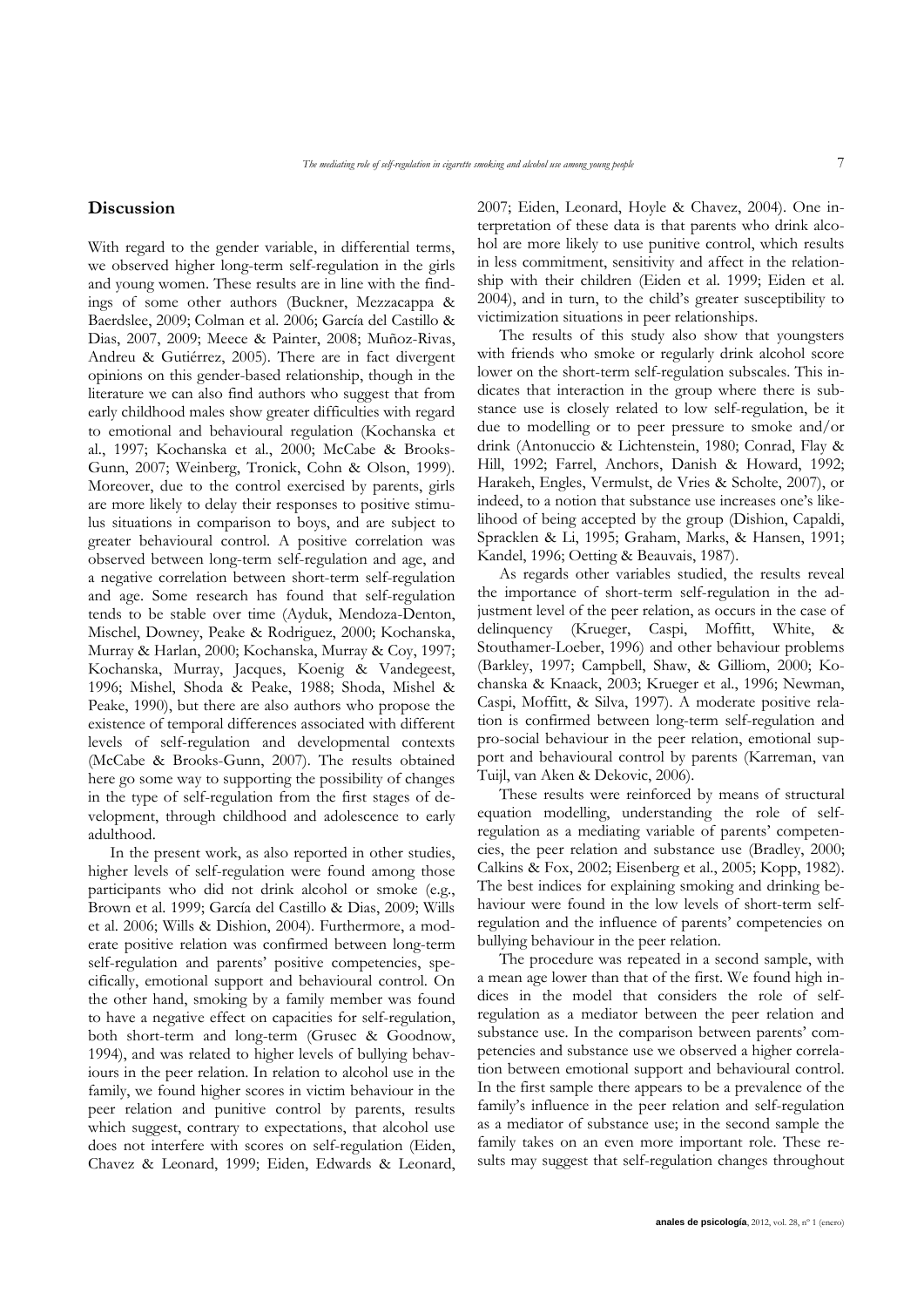the age range considered, and has a mediating role in the different stages of young people's behaviour.

Finally, we attempted to verify whether the changes in the levels of self-regulation between the study's two datacollection points could be related to the use of alcohol and smoking. The results show that the youngsters who use substances score lower in long-term self-regulation, and present a reduction in their scores at point 2, for both smoking and drinking. A difference in smoking is also confirmed between the groups in short-term selfregulation. Likewise, we found that self-regulation levels decrease to point 2, suggesting that substance use influences these levels. Future studies, with larger samples and longer assessment periods, may help to clarify this mutual influence between self-regulation and substance use.

## **References**

- Antonuccio, D.O., & Lichtenstein, E. (1980). Peer modeling influences on smoking behavior of heavy and light smokers. *Addictive Behaviors, 5*, 299-306.
- Aubrey, L. L., Brown, J. M., & Miller, W. R. (1994). Psychometric properties of a self-regulation questionnaire (SRQ). *Alcoholism: Clinical & Experimental Research, 18*, 429.
- Ayduk, O., Mendoza-Denton, R., Mischel, W., Downey, G., Peake, P.K., & Rodriguez, M. (2000). Regulating the interpersonal self: Strategic selfregulation for coping with rejection sensitivity. *Journal of Personality and Social Psychology, 79*, 776-792.
- Bandura, A. (1977). Self-efficacy: Toward a unifying theory of behavioural change. *Psychological Review, 84*, 191-215.
- Bandura, A. (2005). The Primacy of Self-Regulation in Health Promotion. *Applied Psychology: An International Review*, *54* (2), 245–254.
- Bandura, A., Capra, G.V., Barbaranelli, C., Gerbino, M., & Pastorelli, C. (2003). Role of affective self-regulatory efficacy in diverse spheres of psychosocial functioning. *Child Development, 74* (3), 769-782.
- Barber, B. K., & Harmon, E. L. (2002). Violating the self: Parental psychological control of children and adolescents. In B. K. Barber (Ed.), *Intrusive parenting: How psychological control affects children and adolescents* (pp. 15- 52). Washington, DC: APA.
- Barkley, R. A. (1997). *ADHD and the nature of self-control*. New York: Guildford.
- Baumeister, R. F., & Vohs, K. D. (2004). *Handbook of self-regulation: Research, theory, and applications*. New York: Guilford.
- Baumrind, D. (1991). The influence of parenting style on adolescent competence and substance use. *Journal of Early Adolescence*, *11*(1), 57-95.
- Boekaerts, M., Pintrich, P. R., & Zeidner, M. (Eds.). (2000). *Handbook of selfregulation*. San Diego: Academic Press.
- Bradley, S. J. (2000). *Affect Regulation and the Development of Psychopathology*. New York: Guilford Press.
- Brody, G. H., & Ge, X. (2001). Linking parenting processes and selfregulation to psychological functioning and alcohol use during early adolescence. *Journal of Family Psychology, 15*, 82–94.
- Bronfenbenner, U. (1979). The ecology of human development: Experiments by na*ture and design*. Cambridge: Harvard University Press.
- Bronfenbrenner, U., & Morris, P. A. (1989). The ecology of developmental processes. In W. Damon, & R. M. Lerner (Eds.), *Handbook of Child Psychology. Vol. 1: Theoretical models of human development* (pp. 993-1028). New York: Wiley.
- Brown, J. M., Miller, W. R., & Lawendowski, L. A. (1999). The Self-Regulation Questionnaire. In L. VandeCreek & T. L. Jackson (Eds.), *Innovations in clinical practice: A sourcebook* (pp. 281–292). Sarasota: Professional Resource Press/Professional Resource Exchange.

## **Limitations and future research lines**

Despite the fact that in the course of the whole research project we used two different samples, with a view to the theoretical improvement of validity and reliability, the convenience-based recruitment approach does constitute a limitation. Therefore, looking to the future and the possibilities of exploring in more depth the reciprocal relationship tentatively posited between self-regulation and substance use, it would be advantageous to use larger, more varied samples, as well as longitudinal designs that would permit the study of changes in the same individuals over a longer period of time.

- Buckner**,** J.C., Mezzacappa**,** E., & Beardslee**,** W.R. (2009). Self-regulation and its relations to adaptive functioning in low income youths. *American Journal of Orthopsychiatry, 79* (1), 8-18.
- Calkins, S.D. & Fox, N.A. (2002). Self-regulatory processes in early personality development: A multilevel approach to the study of childhood social withdrawal and aggression. Development & Psychopathology, 14, 477-498.
- Campbell, S. B.Shaw, D. S. & Gilliom, M. (2000). Early externalizing behavior problems: toddlers and preschoolers at risk for later maladjustment. *Development and Psychopathology, 12* (3), 467-488.
- Carey, K. B., Neal, D. J., & Collins, S. E. (2004). A psychometric analysis of the self-regulation questionnaire. *Addictive Behaviors, 29*, 253–260.
- Colder, C. R., & Chassin, L. (1997). Affectivity and impulsivity: Temperament risk for adolescent alcohol involvement. *Psychology of Addictive Behavior, 11*, 83-97.
- Colman, B., Hardy, S. A., Albert, M., Raffaelli, M., & Crockett, L. (2006). Early predictors of selfregulation in middle childhood*. Infant and Child Development, 15,* 421-437*.*
- Compas, B.E., Connor-Smith, J.K., Saltzman, H., Thomsen, A. H., & Wadsworth, M.E. (2001). Coping with stress during childhood and adolescence: problems, progress, and potential in theory and research. *Psychological bulletin, 127* (1), 87-127.
- Conrad, K. M., Flay, B. R., & Hill, D. (1992). Why children start smoking cigarettes: Predictors of onset. *British Journal of Addiction, 87*, 1711-1724.
- Crockett, L. J., Raffaelli, M., & Shen, Y. L. (2006). Linking self-regulation and risk proneness to risky sexual behavior: Pathways through peer pressure and early substance use. *Journal of Research on Adolescence, 16* (4), 503-525.
- Demetriou, A. (2000). Organization and development of self-understanding and self-regulation. In M. Boekaerst, P.P. Pintrich & M. Zeidner (Ed), *Handbook of self-regulation* (pp. 209–251). Academic Press: San Diego.
- Dias, P. C., Garcia del Castillo, J. A., & Schwarzer, R. (2008). Estudo de adaptação da Escala de Auto-Regulação (Schwarzer, Diehl, & Schmitz, 1999) para a população Portuguesa. *Actas da XIII Conferência Internacional de Avaliação Psicológica*. Braga: Psiquilibrios Edições.
- Dishion, T. J., Capaldi, D. M., Spracklen, K. M., & Li, F. (1995). Peer ecology of male adolescent drug use. *Development and Psychopathology, 7*, 803- 824.
- Eiden, R. D., Edwards, E. P., & Leonard, K. E. (2007). A conceptual model for the development of externalizing behavior problems among kindergarten children of alcoholic families: Role of parenting and children's self-regulation. *Developmental Psychology, 43*, 1187-1201.
- Eiden, R. D., Leonard, K. E., Hoyle, R. H., & Chavez, F. (2004). A transactional model of parent-infant interactions in alcoholic families. *Psychology of Addictive Behaviors, 18*, 350-361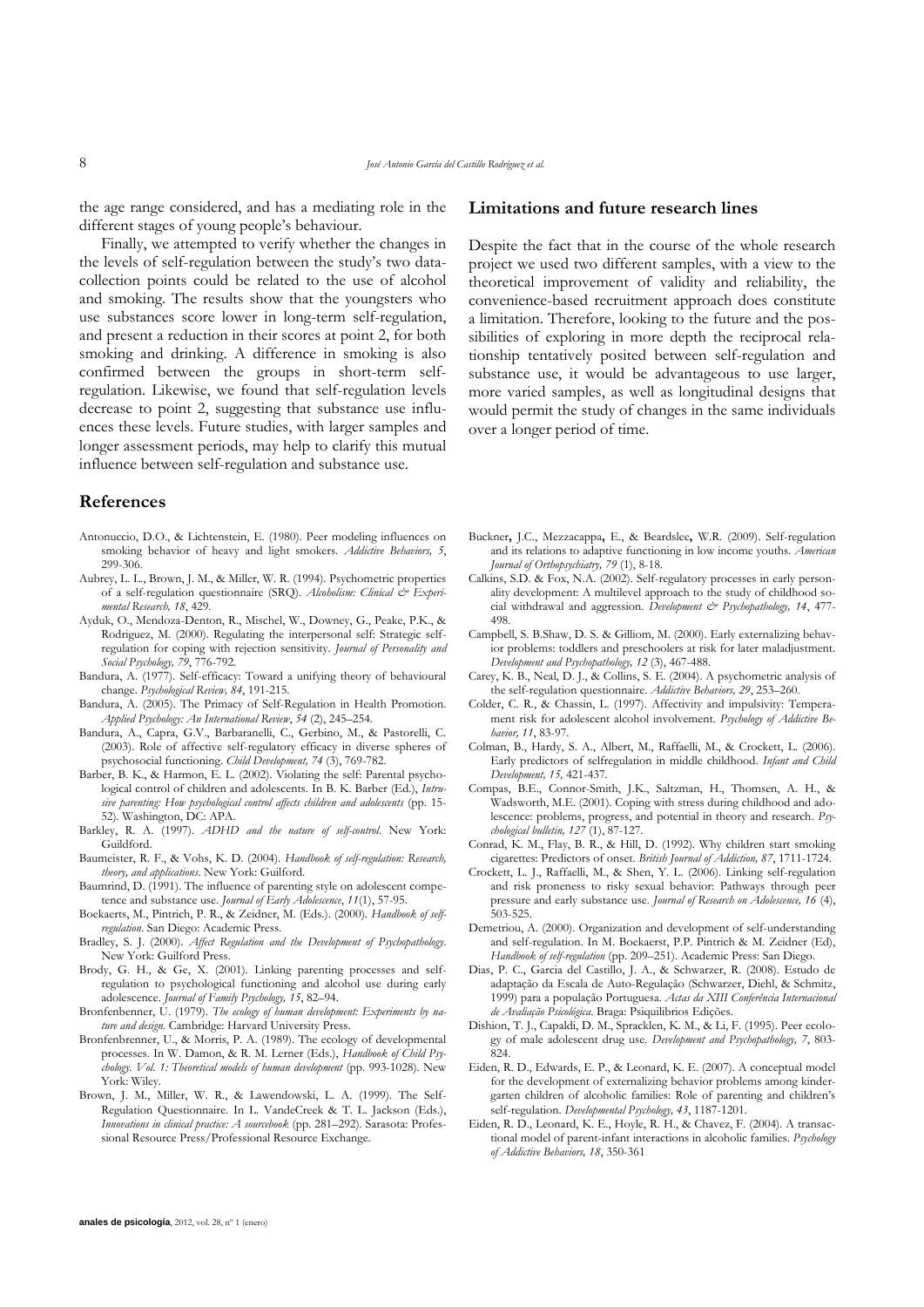- Eiden, R.D., Chavez, F. & Leonard, K. (1999). Parent-Infant interactions among alcoholic families. *Journal of Development and Psychopathology, 11*, 745-762.
- Eisenberg, N., & Fabes, R. A. (1998). Prosocial development. In W. Damon & N. Eisenberg (Ed.), *Handbook of child psychology: Vol. 3. Social, emotional, and personality development* (5th Ed., pp. 701–778). New York: Wiley.
- Eisenberg, N., Sadovsky, A., Spinrad, T.L., Fabes, R.A., Losoya, S.H., Valiente, C., Reiser, M., Cumberland, A. & Shepard, S.A. (2005). The relations of problem behavior status to children's negative emotionality, effortful control, and impulsivity: Concurrent relations and prediction of change. *Developmental Psychology. 41* (1), 193-211.
- Espada, J. P., Méndez, F. X., Griffin, K. W., & Botvin, G. J. (2003). Adolescencia: consumo de alcohol y otras drogas. *Papeles del Psicólogo, 84*, 9-17.
- Fergus, S., & Zimmerman, M. A. (2005). Adolescent resilience: A Framework for Understanding Healthy Development in the Face of Risk. *Annual Review of Public Health, 26*, 399-419.
- Finkenauer, C., Engels, R. C., & Baumeister, R. F. (2005). Parenting and adolescent externalizing and internalizing problems: The role of selfcontrol. *International Journal of Behavioral Development, 29,* 58-69.
- Frydenberg, E. & Lewis, R. (1994). Coping with different concerns: Consistency and variation in coping strategies used by adolescents. *Australian Psychologist, 29*, 45-48.
- Garcia del Castillo, J. A., & Dias, P. (2007). Análisis relacional entre los factores de protección, resiliencia, autorregulación y consumo de drogas. *Salud y Drogas, 7* (2), 309-332
- Garcia del Castillo, J. A., & Dias, P. C. (2009). Auto-regulação e consumo de substâncias na adolescência. In. A. Maia, S. Silva & T. Pires (Orgs.), *Actas do 1º Congresso de Saúde e Comportamento dos países de Língua Portuguesa* (pp. 117-127). Braga: CIPSI Edições.
- Gestsdottir, S. & Lerner, R. M. (2008). Positive development in adolescence: The development and role of intentional self regulation. *Human Development. 51*, 202–224.
- Gibbons, F. X., Gerrard, M., Reimer, R. A., & Pomery, E. A. (2006). Unintentional behavior: A subrational approach to health risk. In D. Ridder & J. de Wit (Eds.), *Self-regulation in Health Behavior* (pp. 45-70). Chichester: John Wiley & Sons.
- Graham, J., Marks, G., & Hansen, W. (1991). Social influence processes affecting adolescent substance use. *Journal of Applied Psychology, 16* (2), 291-298.
- Greenberg, G., Partridge, T., Mosack, V. & Lambdin, C. (2006). Psychology is a developmental science. *International Journal of Comparative Psychology, 19* (2), 185-205.
- Grolnick, W.S. & Farkas, M. (2002). Parenting and the development of selfregulation. In M.H. Bornstein (Ed.), *Handbook of parenting; Vol. 5: Practical issues in parenting* (pp. 89-110), Hillsdale, NJ: Erlbaum.
- Grusec, J. E., & Goodnow, J. J. (1994). Impact of parental discipline methods on the child's internalization of values: A reconceptualization of current points of view. *Developmental Psychology, 30*, 4-19.
- Harakeh, Z., Engels, R. C. M. E., Vermulst, A. A., De Vries, H., & Scholte, R. H.. (2007). Best friends, siblings and adolescents' smoking. *Psychology & Health, 22,* 269-289.
- Holden, E. W., & Nitz, K. (1995). Epidemiology of adolescent health disorders. In J. L. Wallander & L. J. Siegel (Eds.), *Adolescent health problems: Behavioral perspectives* (pp. 7–21). New York: Guilford Press.
- Hoyle, R. H. (2008). Structural equation modeling in abnormal and clinical psychology research. In D. McKay (Ed.), *Handbook of research methods in abnormal and clinical psychology* (pp. 235-252). Thousand Oaks, CA: Sage Publications.
- Husman, J., & Lens, W. (1999). The role of the future in student motivation. *Educational Psychologist, 34* (2), 113-125.
- Kandel, D.B. (1996). Epidemiological trends and implications for understanding the nature of addiction. In C.P. O'Brien & J.H. Jaffe (Eds.), *Addictive States* (pp. 23- 40). New York: Raven Press.
- Karoly, P., Ruehlman, L. S., Okun, M. A., Lutz, R. S., Newton, C., & Fairholme, C. (2004). Perceived self-regulation of exercise goals and interfering goals among regular and irregular exercisers: A life space analysis. *Psychology of Sport and Exercise, 6*, 427-442.
- Karreman, A., van Tuijl, C., van Aken, M.A., & Deković, M. (2006). Parenting and self-regulation in preschoolers: A Meta-analysis. *Infant and Child Development, 15*, 561-579.
- Kochanska, G., & Knaack, A. (2003). Effortful control as a personality characteristic of young children: Antecedents, correlates, and consequences. *Journal of Personality, 71*, 1087-1112.
- Kochanska, G., Murray, K., & Coy, K. C. (1997). Inhibitory control as a contributor to conscience in childhood: From toddler to early school age. *Child Development, 68*, 263-277.
- Kochanska, G., Murray, K., Jacques, T., Koenig, A. L., & Vandegeest, K. (1996). Inhibitory control in young children and its role in emerging internalization. *Child Development, 67*, 490-507.
- Kochanska, G., Murray, K.T., & Harlan, E. (2000). Effortful control in early childhood: Continuity and change, antecedents, and implications for social development. *Developmental Psychology, 36*, 220-232.
- Kopp, C. B. (1982). Antecedents of self-regulation: a developmental perspective. *Developmental Psychology, 18*, 199–214.
- Krueger, R. F., Caspi, A., Moffitt, T. E., White, J., & Stouthamer-Loeber, M. (1996). Delay of gratification, personality and psychopathology: Is low self-control specific to externalizing problems? *Journal of Personality*, *64*, 107-129.
- Lamborn, S. D., Mounts, N. S., Steinberg, L., & Dornbusch, S. M. (1991). Patterns of competence and adjustment among adolescents from authoritative, authoritarian, indulgent, and neglectful families. *Child Development, 62*, 1049-1065.
- Lengua, L. J. (2003). Associations among emotionality, self-regulation, adjustment problems and positive adjustment in middle childhood. *Journal of Applied Developmental Psychology, 24*, 595-618.
- MacDonald, A., & Palfai, T. (2008). Predictors of exercise behavior among university student women : Utility of a goal-systems/self-regulation theory framework. *Personality and Individual Differences, 44*, 921-931.
- Maes, S., & Karoly, P. (2005). Self-Regulation Assessment and Intervention in Physical Health and Illness: a Review. *Applied Psychology, an International Review, 54* (2), 267-299.
- Martin, J., & McLellan, A. (2008). The Educational Psychology of Self-Regulation: A Conceptual and Critical Analysis. *Studies in Philosophy and Education, 27* (6) 433-448.
- McCabe, L. A., & Brooks-Gunn, J. (2007). With a little help from my friends?: Self-regulation in groups of young children. *Infant Mental Health Journal, 28,* 584-605.
- Meece, J. L., & Painter, J. (2008). The motivational roles of cultural differences and cultural identity in self-regulated learning. In D. H. Schunk & B. J. Zimmerman (Eds.), *Motivation and self-regulated learning: Theory, research, and applications* (pp. 339–367). Mahwah, NJ: Erlbaum.
- Mischel, W., Shoda, Y., & Rodriguez. (1989). Delay of gratification in children. *Science, 244*, 933-938.
- Moilanen, K. L. (2007a). The Adolescent Self-Regulatory Inventory: The development and validation of a questionnaire of short-term and longterm self-regulation. *Journal of Youth and Adolescence, 36* (6), 835-848.
- Moilanen, K. (2007b). *The Adolescent Self-Regulatory Inventory Packet*. Unpublished manuscript. Nebraska: Nebrasca University.
- Moilanen, K., Garcia del Castillo, J.A., & Dias, P.C. (2009). *The Adolescent Self-Regulatory Inventory Packet v.2*. Unpublished manuscript. Virginia: West Virginia University.
- Muñoz-Rivas, M., Andreu**,** J.M., & Gutierrez, P. (2005). Genero y continuidad en el consumo de alcohol, tabaco y cannabis en jóvenes. *Salud y Drogas, 5* (2), 67-79.
- Neal, D. J., & Carey, K. B. (2005). A Follow-Up Psychometric Analysis of the Self-Regulation Questionnaire. *Psychology of Addictive Behaviors, 19* (4), 414–422.
- Newman, D.L., Caspi, A., Moffitt, T.E., & Silva, P.A. (1997). Antecedents of adult interpersonal functioning: effects of individual differences in age 3 temperaments. *Developmental Psychology, 33,* 206-217.
- Novak, S. P., & Clayton, R. R. (2001). The influence of school environment and self-regulation on transitions between stages of cigarette smoking. *Health Psychology, 20*, 196-207.
- Oetting, E. R., & Beauvais, F. (1987). Peer cluster theory, socialization characteristics, and adolescent drug use: A path analysis. *Journal of Counseling Psychology, 34*, 205-213.
- Oyserman, D., Terry, K., & Bybee, D. (2002).A possible selves intervention to enhance school involvement. *Journal of Adolescence, 25* (3), 313–326.